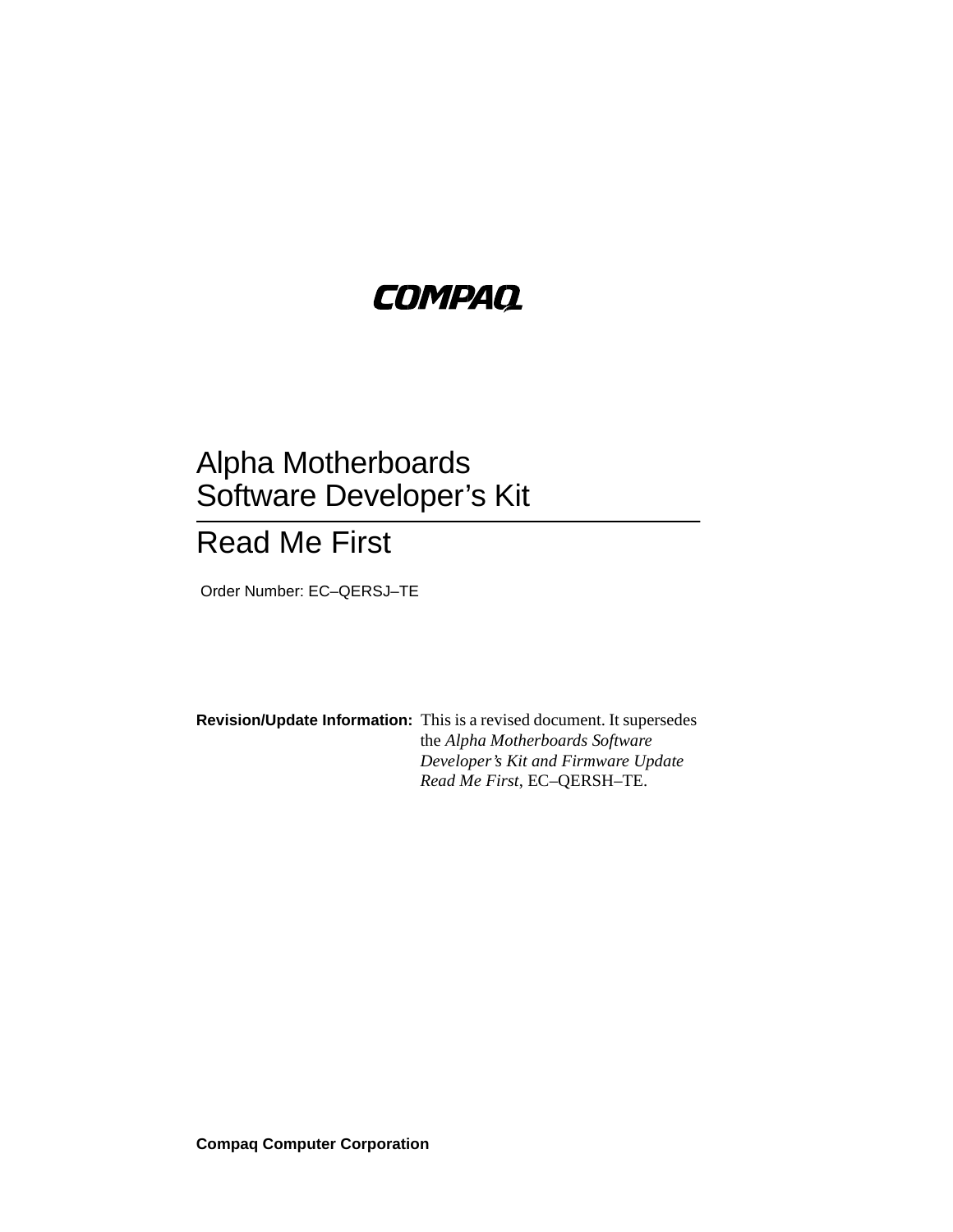#### **April 1999**

The information in this publication is subject to change without notice.

COMPAQ COMPUTER CORPORATION SHALL NOT BE LIABLE FOR TECHNICAL OR EDITORIAL ERRORS OR OMISSIONS CONTAINED HEREIN, NOR FOR INCIDENTAL OR CONSEQUENTIAL DAM-AGES RESULTING FROM THE FURNISHING, PERFORMANCE, OR USE OF THIS MATERIAL. THIS INFORMATION IS PROVIDED "AS IS" AND COMPAQ COMPUTER CORPORATION DISCLAIMS ANY WARRANTIES, EXPRESS, IMPLIED OR STATUTORY AND EXPRESSLY DISCLAIMS THE IMPLIED WAR-RANTIES OF MERCHANTABILITY, FITNESS FOR PARTICULAR PURPOSE, GOOD TITLE AND AGAINST INFRINGEMENT.

This publication contains information protected by copyright. No part of this publication may be photocopied or reproduced in any form without prior written consent from Compaq Computer Corporation.

© 1999 Digital Equipment Corporation. All rights reserved. Printed in U.S.A.

The software described in this publication is furnished under a license agreement or nondisclosure agreement. The software may be used or copied only in accordance with the terms of the agreement.

COMPAQ, the Compaq logo, the Digital logo, and DIGITAL Registered in U.S. Patent and Trademark Office.

AlphaPC, FX!32, Ladebug, and Tru64 are trademarks of Compaq Computer Corporation.

Microsoft, Visual C++, and Windows NT are registered trademarks of Microsoft Corporation. Intel is a registered trademark of Intel Corporation.

Other product names mentioned herein may be the trademarks of their respective companies.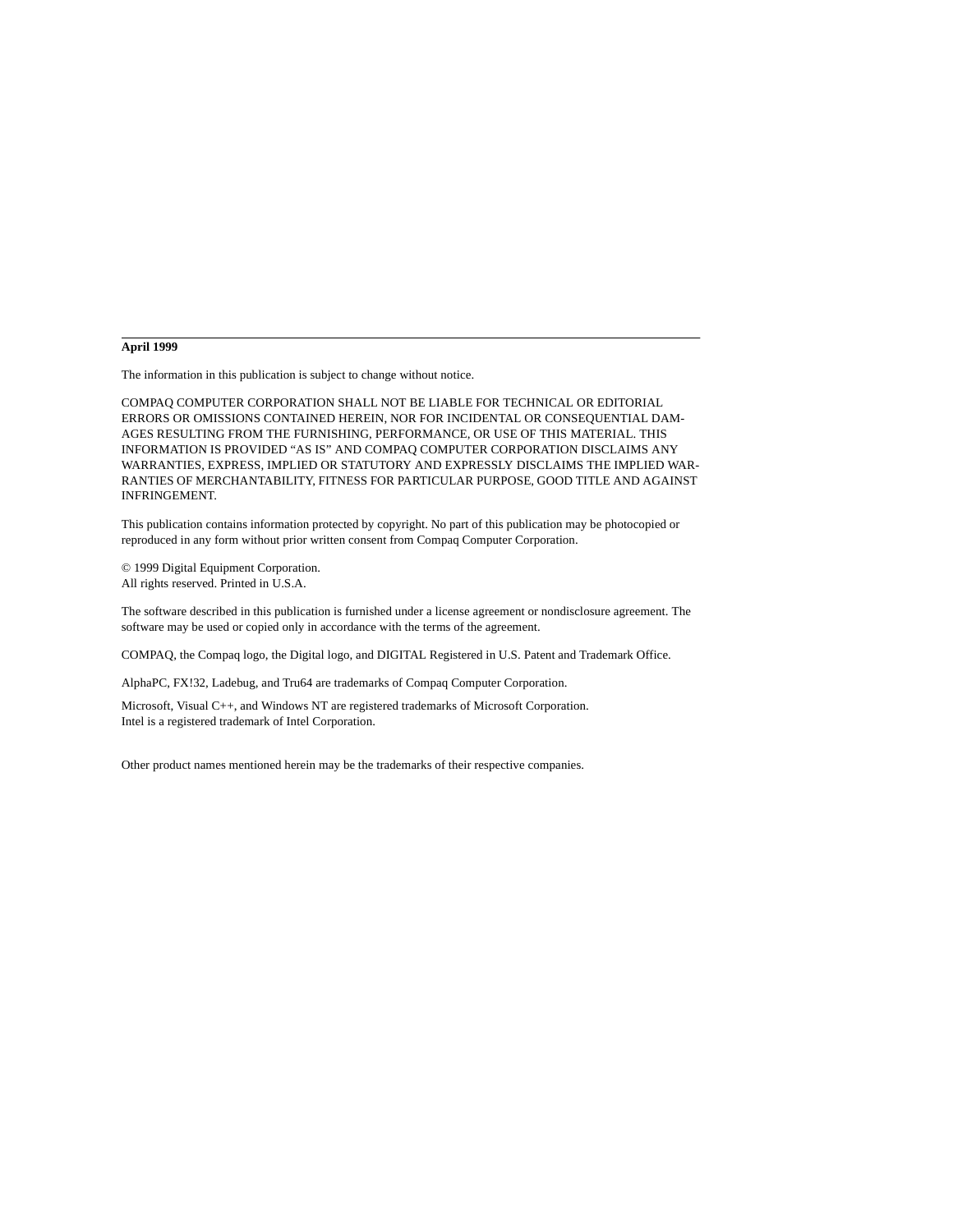# **Contents**

| 1            |       | Alpha Motherboards Software Developer's Kit             | $\mathbf{1}$   |
|--------------|-------|---------------------------------------------------------|----------------|
|              | 1.1   |                                                         | $\mathbf{1}$   |
|              | 1.2   |                                                         | $\overline{c}$ |
|              | 1.2.1 |                                                         | $\overline{c}$ |
|              | 1.2.2 |                                                         | $\overline{c}$ |
|              | 1.2.3 |                                                         | 3              |
|              | 1.2.4 |                                                         | $\overline{3}$ |
|              | 1.2.5 |                                                         | 3              |
|              | 1.2.6 |                                                         | 3              |
| $\mathbf{2}$ |       |                                                         | $\overline{4}$ |
|              | 2.1   |                                                         | $\overline{4}$ |
|              | 2.2   |                                                         | $\overline{4}$ |
|              | 2.3   | Windows NT - Building Components and Tools from Sources | 5              |
|              | 2.3.1 |                                                         | 5              |
|              | 2.3.2 |                                                         | 6              |
| 3            |       |                                                         | $\overline{7}$ |
|              | 3.1   |                                                         | $\overline{7}$ |
|              | 3.2   |                                                         | $\overline{7}$ |
|              | 3.3   | Tru64 UNIX - Building Components and Tools from Sources | $\bf 8$        |
|              | 3.3.1 |                                                         | 8              |
|              | 3.3.2 |                                                         | 9              |
| 4            |       |                                                         |                |
|              | 4.1   |                                                         | 10             |
|              | 4.2   | Ordering Windows NT Firmware Updates                    | 10             |
|              | 4.3   |                                                         | 10             |
|              | 4.3.1 |                                                         | 11             |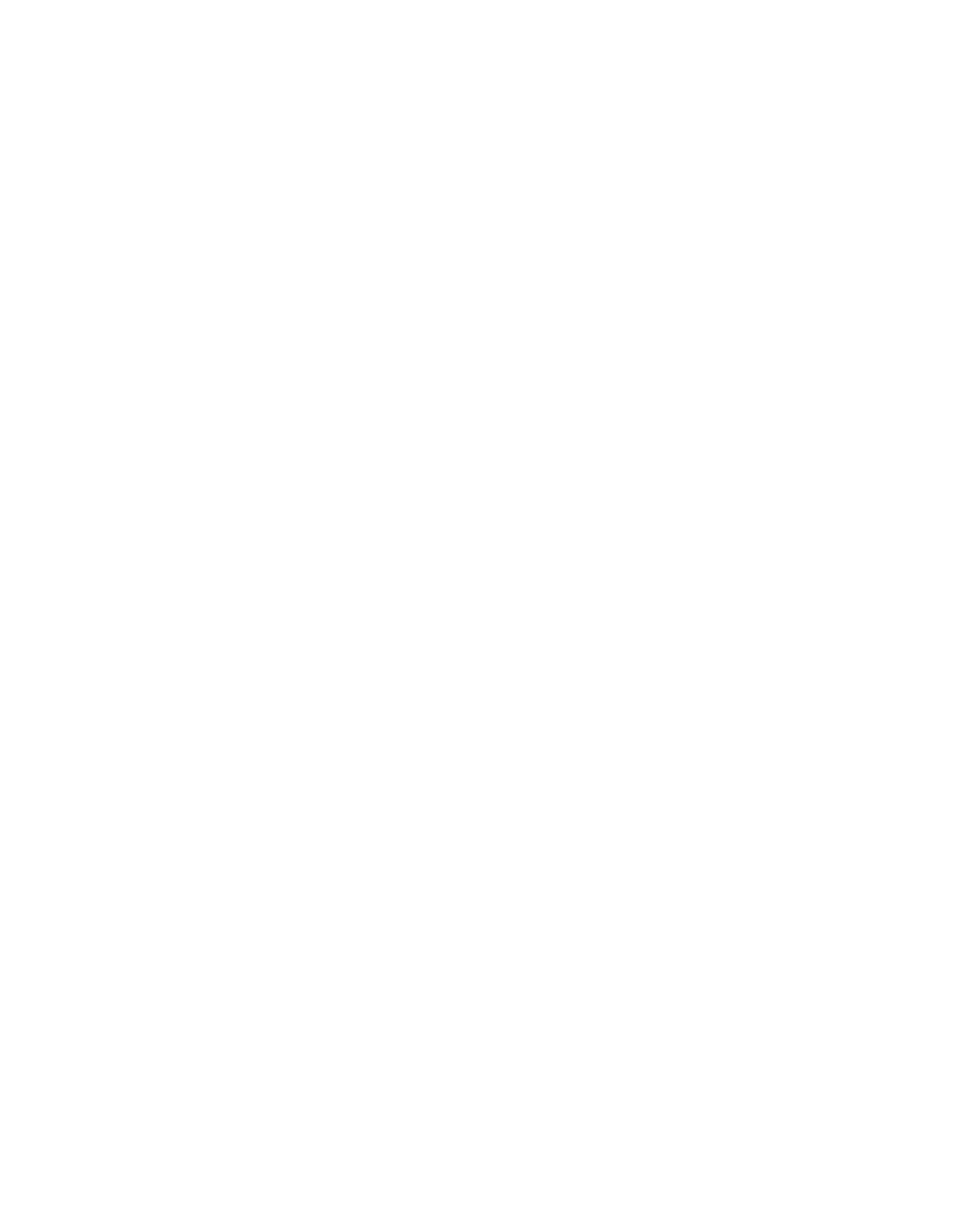# <span id="page-4-0"></span>**1 Alpha Motherboards Software Developer's Kit**

Version 4.0 of the Alpha Motherboards Software Developer's Kit (SDK) enables system designers and developers to create and customize software and firmware for Alpha motherboards. The SDK contains source code, examples, and tools that support the development of new firmware for original Alpha microprocessor designs.

## **1.1 Compact Disc Contents**

| <b>Directory or File</b> | <b>Description</b>                                                                                                                                                                                                                           |  |
|--------------------------|----------------------------------------------------------------------------------------------------------------------------------------------------------------------------------------------------------------------------------------------|--|
| Doc                      | This directory contains the following online documentation in .PDF<br>format:                                                                                                                                                                |  |
|                          | • Alpha Motherboards SDK Read Me First (this document)                                                                                                                                                                                       |  |
|                          | • Alpha Motherboards Debug Monitor User's Guide                                                                                                                                                                                              |  |
|                          | • Alpha Motherboards Software Design Tools User's Guide                                                                                                                                                                                      |  |
|                          | • Alpha Motherboards SROM Mini-Debugger User's Guide                                                                                                                                                                                         |  |
|                          | It also contains associated documentation, such as the Alpha<br>Architecture Handbook and user manuals for Alpha motherboards.                                                                                                               |  |
| Ebsdk                    | This directory contains SDK software, tools, and source files for use on<br>both the Windows NT and Tru64 UNIX operating systems.                                                                                                            |  |
| Acroread-osf-301.tar.gz  | Adobe Acrobat Reader for Tru64 UNIX, which you can use to view and<br>print the documentation in .PDF format.                                                                                                                                |  |
| $Ar302$ .exe             | Adobe Acrobat Reader for Windows NT, which you can use to view and<br>print the documentation in .PDF format. Windows NT also requires<br>Compaq FX!32 (Fx32V1-4.exe), available on this CD-ROM.                                             |  |
| Ebsdk-nt.zip             | The notepad editor on Windows NT requires text files to contain the CR-<br>LF end-of-line format. Therefore, the SDK tools and source files in this<br>directory contain specially modified text files with the CR-LF end-of-line<br>format. |  |
| Ebsdk unix.tar.z         | A compressed tar file containing the SDK tools and source files.                                                                                                                                                                             |  |
| Fx32V1-4.exe             | Compaq FX!32, used to run Adobe Acrobat Reader for Windows NT<br>$(Ar302,\text{exe})$ .                                                                                                                                                      |  |

The SDK compact disc contains the following directories and files.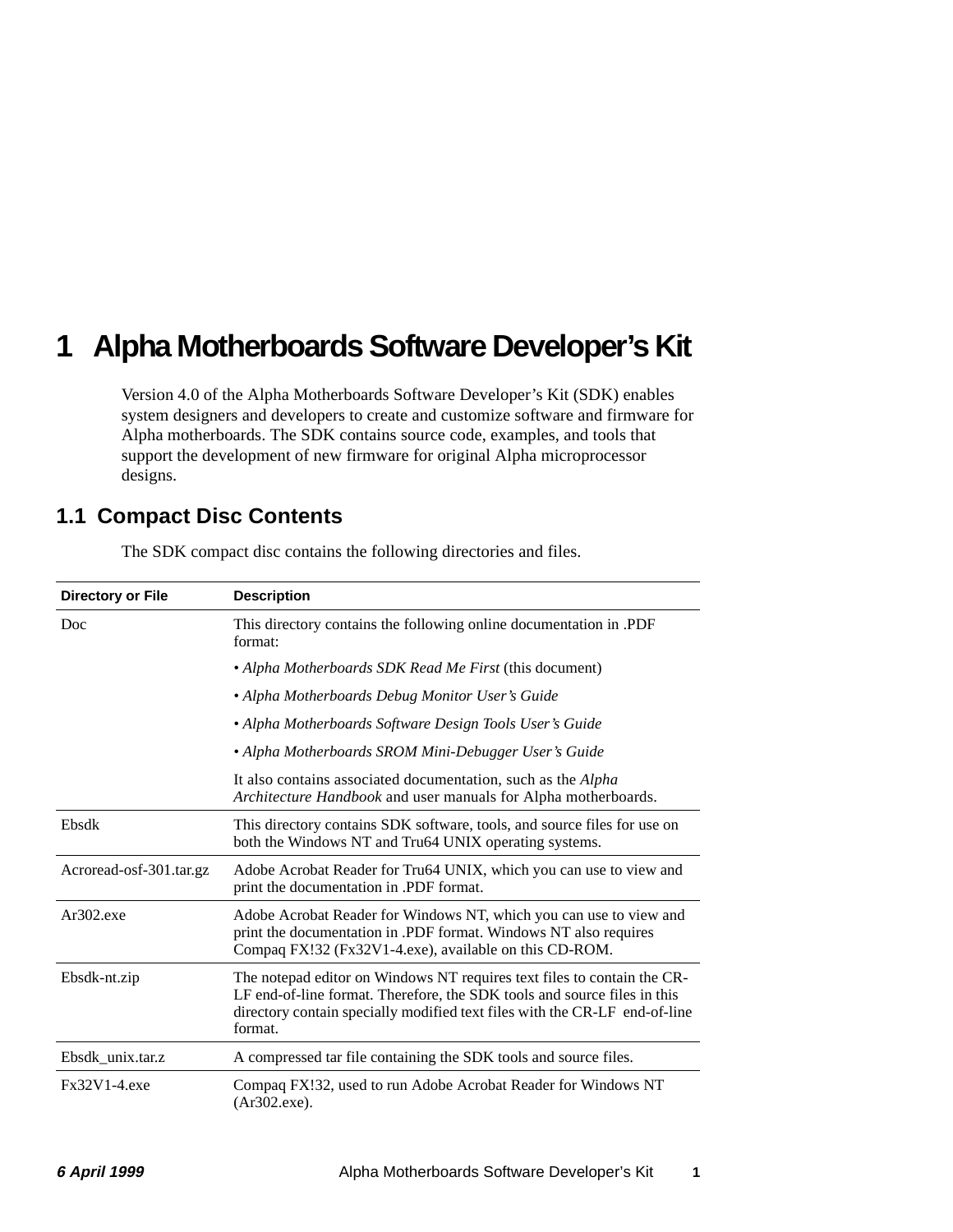<span id="page-5-0"></span>

| Directory or File | <b>Description</b>                                                                                                                                     |
|-------------------|--------------------------------------------------------------------------------------------------------------------------------------------------------|
| License.txt       | Alpha Motherboards SDK Software License.                                                                                                               |
| Archive           | Directory containing old SDK software, tools, and source files. These are<br>made available for convenient reference, but are unsupported in this kit. |
| Readme.txt        | Contains additional information about the contents and installation of the<br>SDK.                                                                     |
| Sdksetup          | Setup file for Tru64 UNIX.                                                                                                                             |
| Setup.exe         | Setup file for Windows NT.                                                                                                                             |

# **1.2 Source Code and Tools in SDK Kit**

The SDK source code supports the following motherboards:

- **•** AlphaPC 264DP
- **•** AlphaPC 164SX
- **•** AlphaPC 164LX

#### **1.2.1 Debug Monitor**

The Debug Monitor command line interface:

- **•** Downloads and executes programs
- **•** Examines and deposits locations in I/O and memory subsystems
- **•** Performs instruction-level debugging
- **•** Performs remote source-level debugging using the DIGITAL Ladebug debugger

### **1.2.2 SROM Power-Up Code**

SROM provides hardware initialization. The SROM power-up code:

- **•** Provides initial bootstrap code
- Initializes the memory subsystem
- **•** Runs from the Icache of the CPU
- **•** Runs in PALmode
- **•** Loads and executes higher-level firmware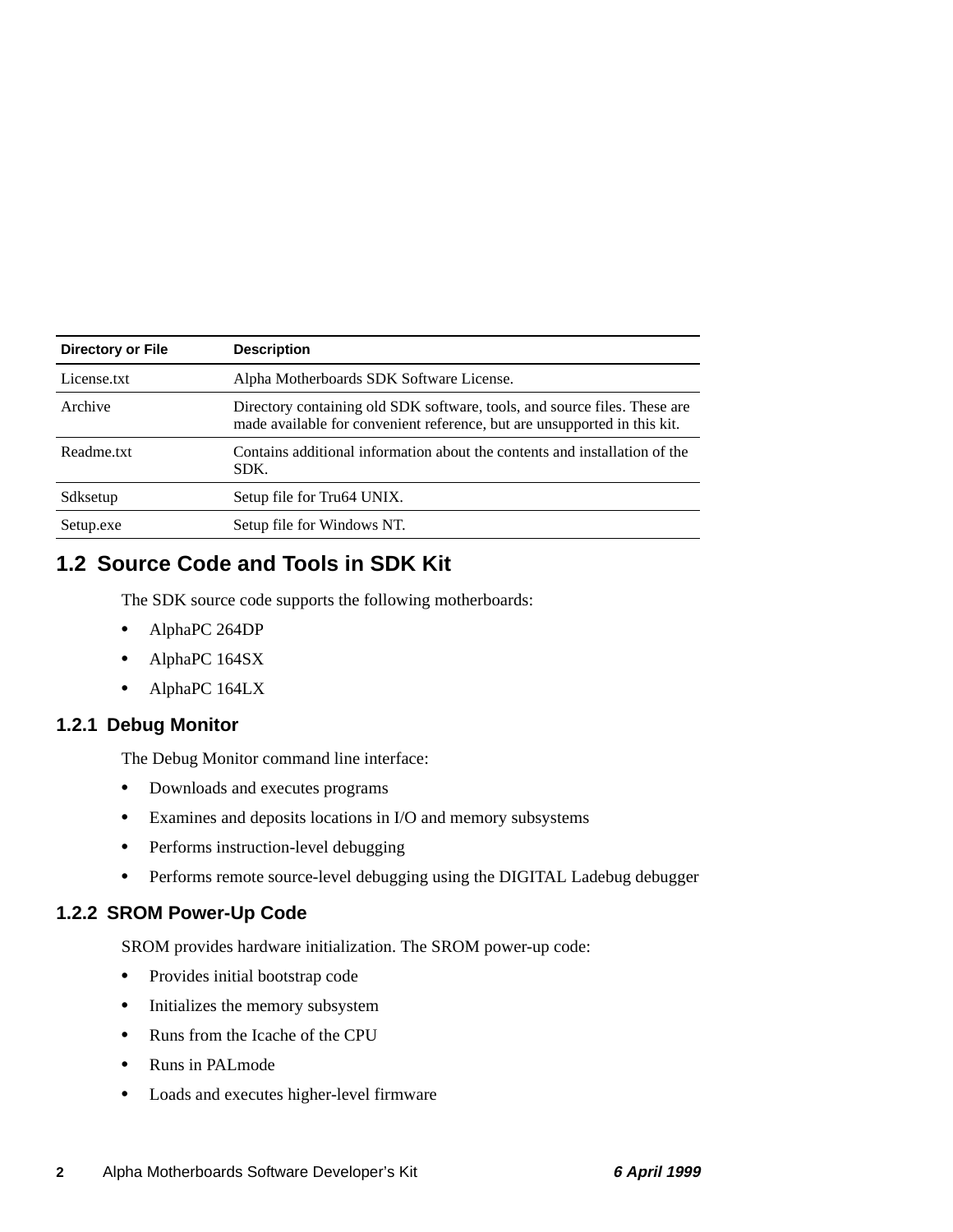### <span id="page-6-0"></span>**1.2.3 SROM Mini-Debugger**

The SROM Mini-Debugger provides basic hardware debugging of an Alpha microprocessor. The SROM Mini-Debugger:

- **•** Communicates through a special SROM RS-232 interface with autobaud detection
- **•** Operates independently of the memory and I/O subsystems

### **1.2.4 Sample PALcode**

PALcode is the privileged architecture library code for the Alpha architecture. The sample PALcode provides a standard programming interface to the Alpha microprocessor and is modeled after the Tru64 UNIX PALcode. It is adaptable for embedded system designs and other UNIX-type operating systems.

### **1.2.5 Software Design Tools**

The SDK tools complement the compilers and debuggers shipped with the Windows NT and Tru64 UNIX operating systems. For example, included in the SDK are a GNU-based assembler and associated utilities, a compression utility, a formatting utility, and a tool that validates PALcode.

#### **1.2.6 Firmware Images**

The following precompiled Debug Monitors are available in the Ebsdk/Ebfw/Obj/... directory:

- **•** dp264 (AlphaPC 264DP)
- **•** sx164 (AlphaPC 164SX)
- lx164 (AlphaPC 164LX)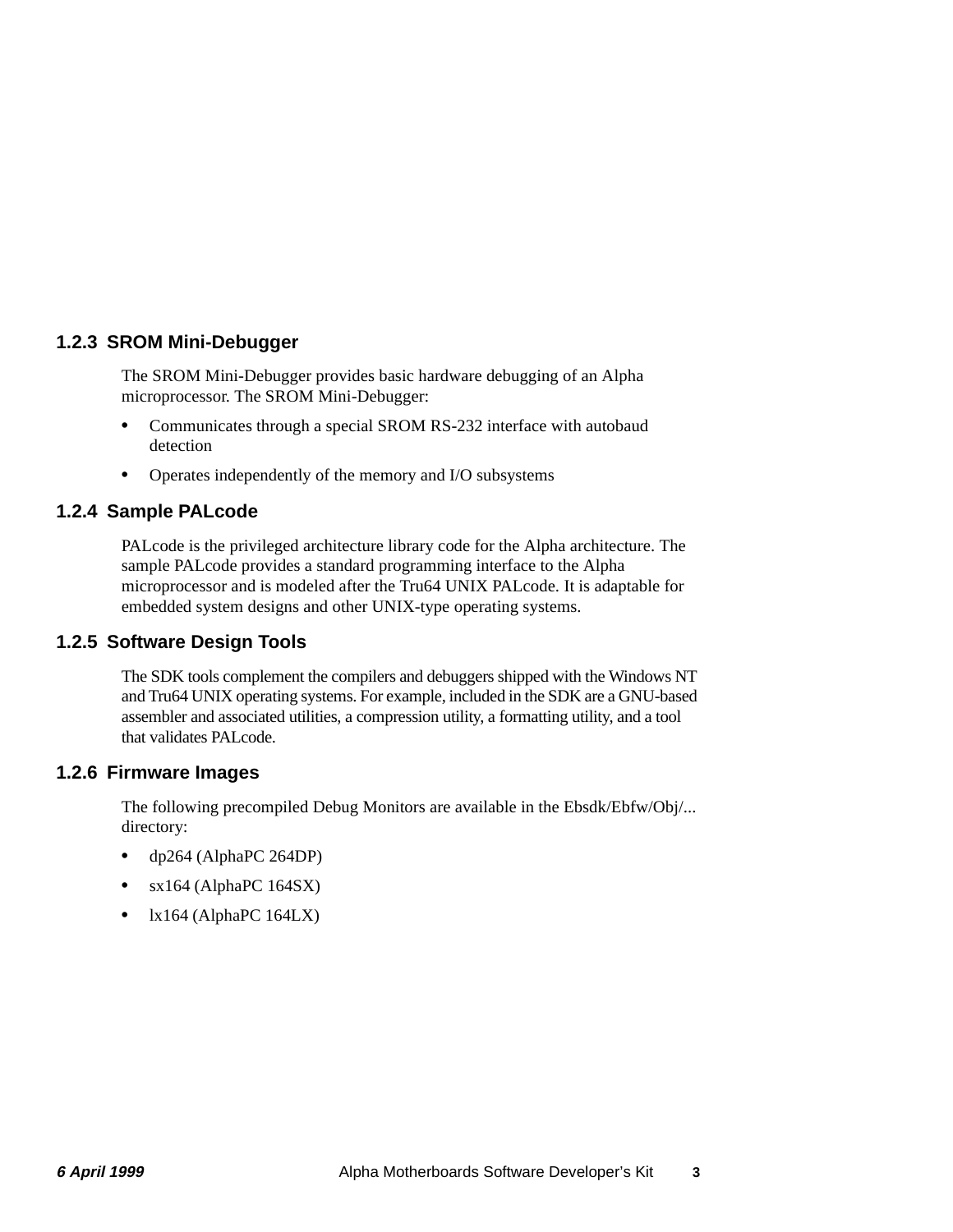# <span id="page-7-0"></span>**2 Installing the SDK on Windows NT**

This section contains instructions for installing the SDK on Windows NT systems. [Section 3](#page-10-0) contains equivalent information for Tru64 UNIX systems.

# **2.1 Windows NT System Requirements**

To install the SDK on Windows NT systems, you need the following:

- **•** 65MB of free disk space
- **•** Windows NT V4.0 with Service Pack 3
- Microsoft Visual C++ V5.0 or later

## **2.2 Windows NT Installation**

To install the Alpha SDK on an Alpha system running Windows NT, follow this procedure:

- 1. Insert the Alpha SDK compact disc into the CD-ROM drive.
- 2. Run Setup by clicking on Start and then on Run. Enter the path name for setup.exe. For example, if your CD-ROM device is drive E, enter the following command:

E:\setup.exe

- 3. The setup procedure displays the SDK license agreement. To proceed, accept the license agreement.
- 4. The setup procedure checks to see if you have Adobe Acrobat Reader installed. If you do not, it offers to install Adobe Acrobat Reader. (You need this to view and print the documentation, which is in .PDF format.)
- 5. The setup procedure checks whether you have Compaq FX!32 installed; if you do not, the setup procedure offers to install it. If Adobe Acrobat Reader is installed, you also need Compaq FX!32 on Windows NT systems.
- 6. If FX!32 is installed, the setup procedure prompts you to reboot your system, which is necessary to run FX!32. Reboot your system.
- 7. The setup procedure prompts for the location where you want to install the SDK. The default location is c:\ebsdk.
- 8. The setup procedure unpacks the SDK to the specified directory.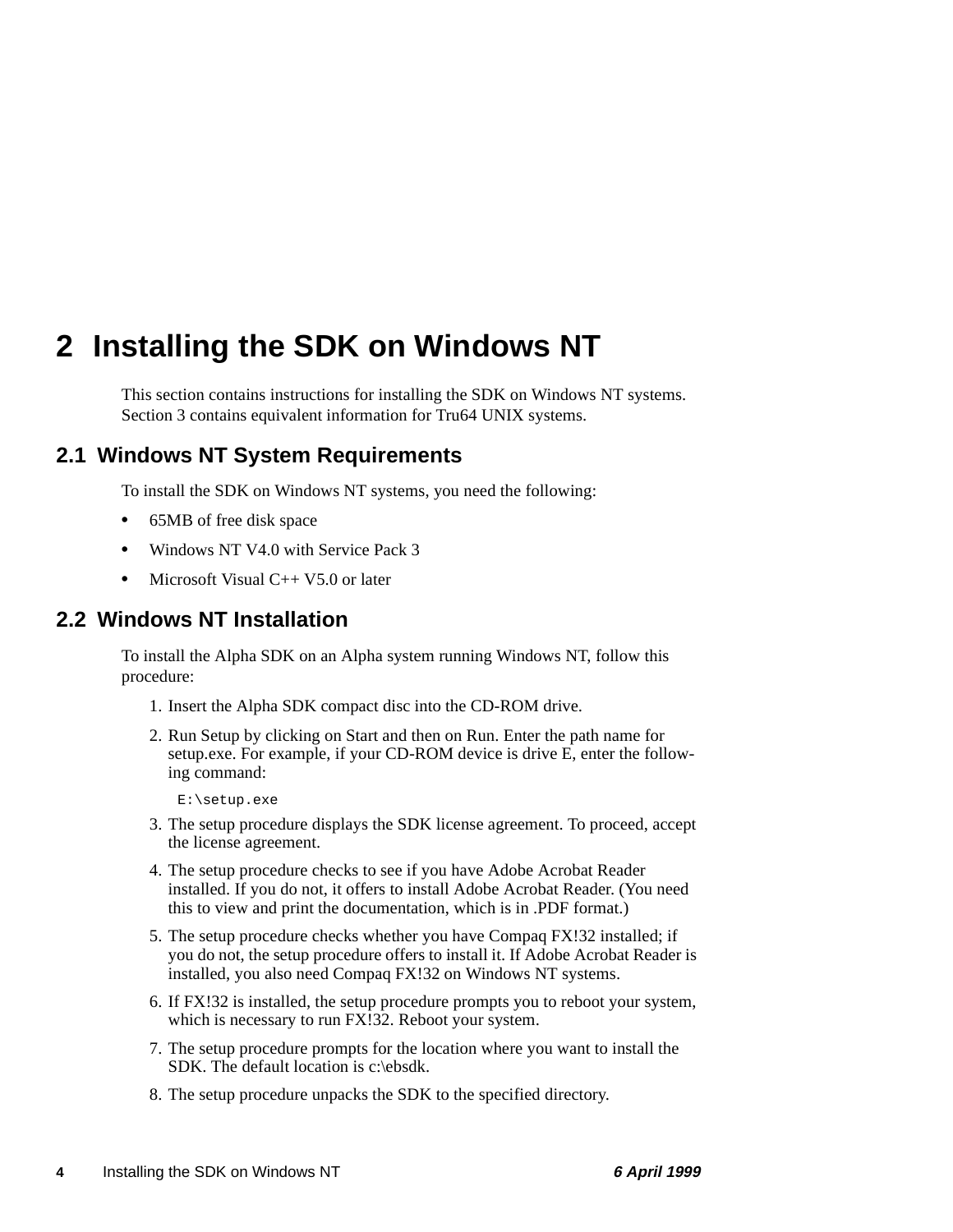## <span id="page-8-0"></span>**2.3 Windows NT – Building Components and Tools from Sources**

This section describes how to build the SDK components and tools from sources on Windows NT.

#### **2.3.1 Building SDK Components on Windows NT**

To build the SDK components, follow this procedure.

- 1. Open a Windows NT command window by clicking on Start  $\rightarrow$  Programs  $\rightarrow$ Command Prompt.
- 2. Change the working directory to the directory where the SDK is installed.

C:\> cd \ebsdk

3. If you wish to delete files from previously built components, run the SDK clean utility.

C:\ebsdk> .\clean

4. Run the SDK configuration utility, as the following example shows. The utility asks a series of questions with default answers shown in square brackets. Press Enter to accept the default, or specify a different answer. You need to run the configuration utility only when the SDK is first installed, or when you wish to use directories or supported platforms different from those originally specified.

```
C:\ebsdk> .\configure
  ============= EBSDK configuration =============
cfdir = C:\ebsdkLocation of build directory: 
   [C:\ebsdk/ebfw]: <Enter>
Location of build tools directory:
   [C:\ebsdk/ebtools/ntalpha]: <Enter>
Location of bootable image directory:
   [C:\ebsdk/ebboot]: <Enter>
Select which targets you would like to build
lx164 <Y/N> [Y]:y
sx164 <Y/N> [Y]:y
dp264 \langle Y/N \rangle [Y]: y
```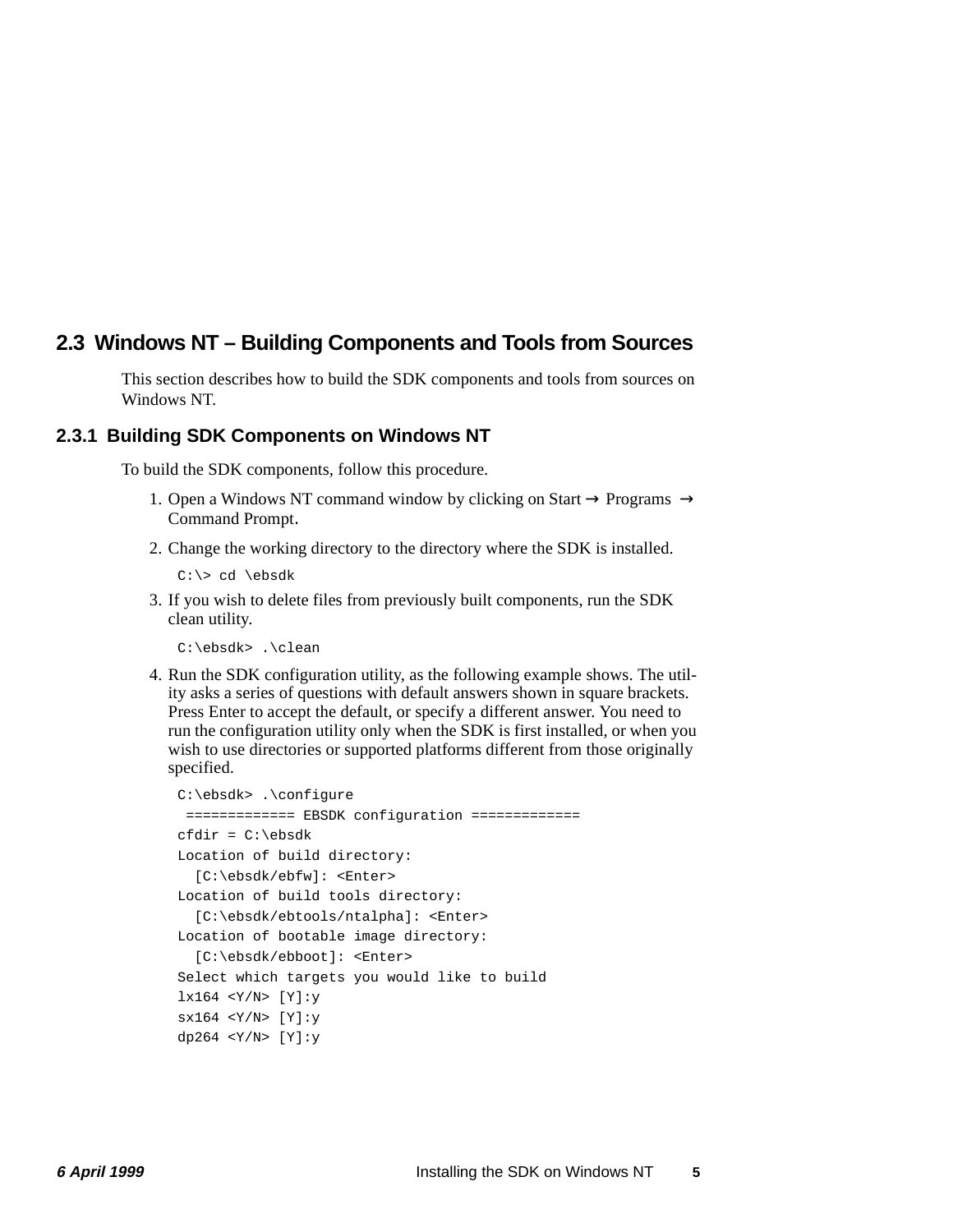- <span id="page-9-0"></span>5. Change directory to the ebfw subdirectory of the SDK tree.
	- C:\ebsdk> cd ebfw
- 6. Issue the build command.

c:\ebsdk\ebfw> .\build

### **2.3.2 Building SDK Tools on Windows NT**

The SDK tools come prebuilt and require no rebuilding. However, full sources and build procedures enable you to modify and rebuild the tools, if you wish.

Use the following instructions to rebuild the tools.

1. If you wish to delete files from previously built tools, run the SDK clean utility.

C:\ebsdk> .\clean

- 2. If you have not already done so, configure the SDK components as described in [Section 2.3.1](#page-8-0).
- 3. Change your working directory to the top-level tools source directory.

C:\ebsdk> cd ebtools\src

4. Issue the build command.

C:\ebsdk\ebtools\src> .\build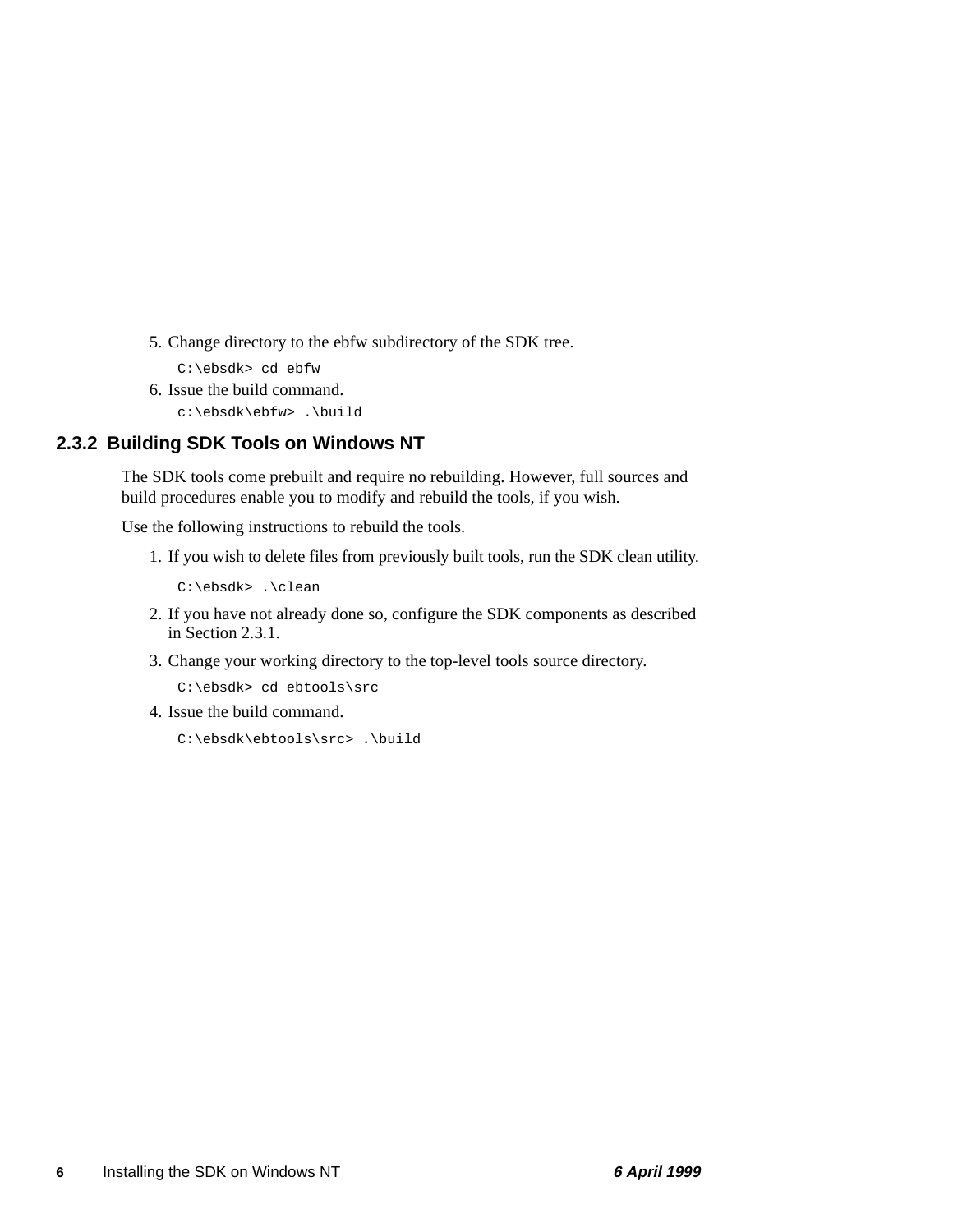# <span id="page-10-0"></span>**3 Installing the SDK on Tru64 UNIX**

This section contains instructions for installing the SDK on Tru64 UNIX systems. [Section 2](#page-7-0) contains equivalent information for Windows NT systems.

# **3.1 Tru64 UNIX System Requirements**

To install the SDK on Tru64 UNIX systems, you need the following:

- **•** 65MB of free disk space
- **•** An Alpha-based system running Tru64 UNIX V4.0A or later
- **•** DEC C++ V5.7 or later

## **3.2 Tru64 UNIX Installation**

To install the Alpha SDK on an Alpha system running Tru64 UNIX, follow this procedure:

- 1. Make sure that your system is configured with the CD-ROM enabled and that you know the device name and mount point for the CD-ROM drive.
- 2. Insert the Alpha SDK compact disc into the CD-ROM drive.
- 3. Change directory to the mount point of the CD-ROM. (Depending on your system configuration, you may need user privileges for this.)
	- % cd/cdrom
- 4. Issue the following command to run sdksetup.exe:
	- % ./sdksetup
- 5. The setup procedure displays the SDK license agreement. To proceed, accept the license agreement.
- 6. The setup procedure checks to see if you have Adobe Acrobat Reader installed. If you do not, it offers to install Adobe Acrobat Reader. (You need this to view and print the documentation, which is in .PDF format.)
- 7. The setup procedure prompts for the location where you want to install the SDK. Choose a directory to which you have write permission.
- 8. The setup procedure unpacks the SDK to the specified directory.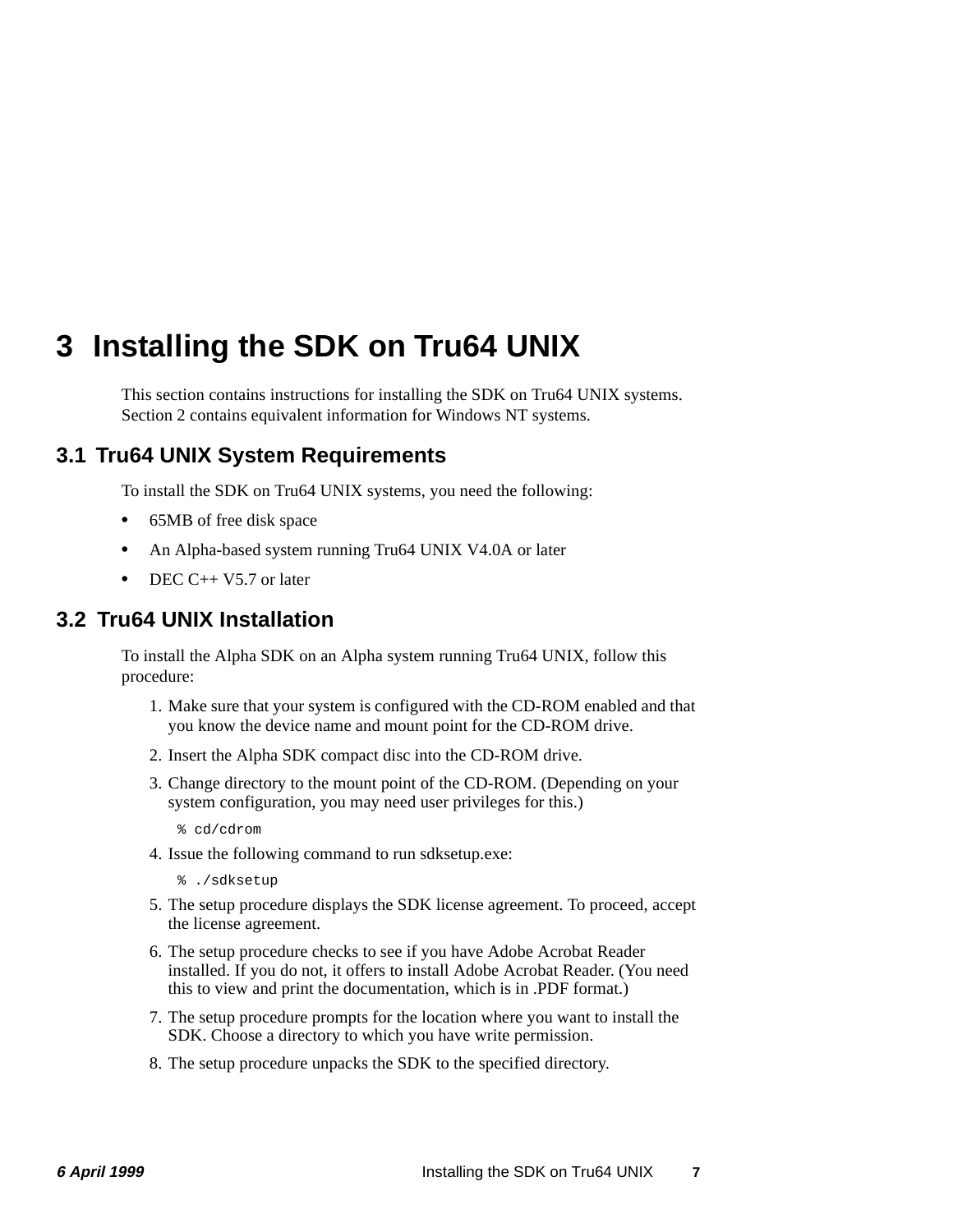# <span id="page-11-0"></span>**3.3 Tru64 UNIX – Building Components and Tools from Sources**

This section describes how to build the SDK components and tools from sources on Tru64 UNIX.

#### **3.3.1 Building SDK Components on Tru64 UNIX**

To build the SDK components, follow this procedure.

- 1. At the UNIX shell prompt, change the working directory to the directory where the SDK is installed.
	- % cd ebsdk
- 2. If you wish to delete files from previously built components, run the SDK clean utility.
	- % ./clean
- 3. Run the SDK configuration utility, as the following example shows. The utility asks a series of questions with default answers shown in square brackets. Press Enter to accept the default, or specify a different answer. You need to run the configuration utility only when the SDK is first installed, or when you wish to use directories or supported platforms different from those originally specified.

```
% ./configure
  ============= EBSDK configuration =============
Location of build directory:
   [/users/joe/ebsdk/ebfw]: <Enter>
Location of build tools directory:
   [/users/joe/ebsdk/ebtools/unix]: <Enter>
Location of bootable image directory:
   [/users/joe/ebsdk/ebboot]: <Enter>
Select which targets you would like to build
lx164 < Y/N > [Y]:ysxi64 < Y/N> [Y]:vdp264 <Y/N> [Y]:y
```
4. Change directory to the ebfw subdirectory of the SDK tree.

% cd ebfw

- 5. Issue the build command.
	- % ./build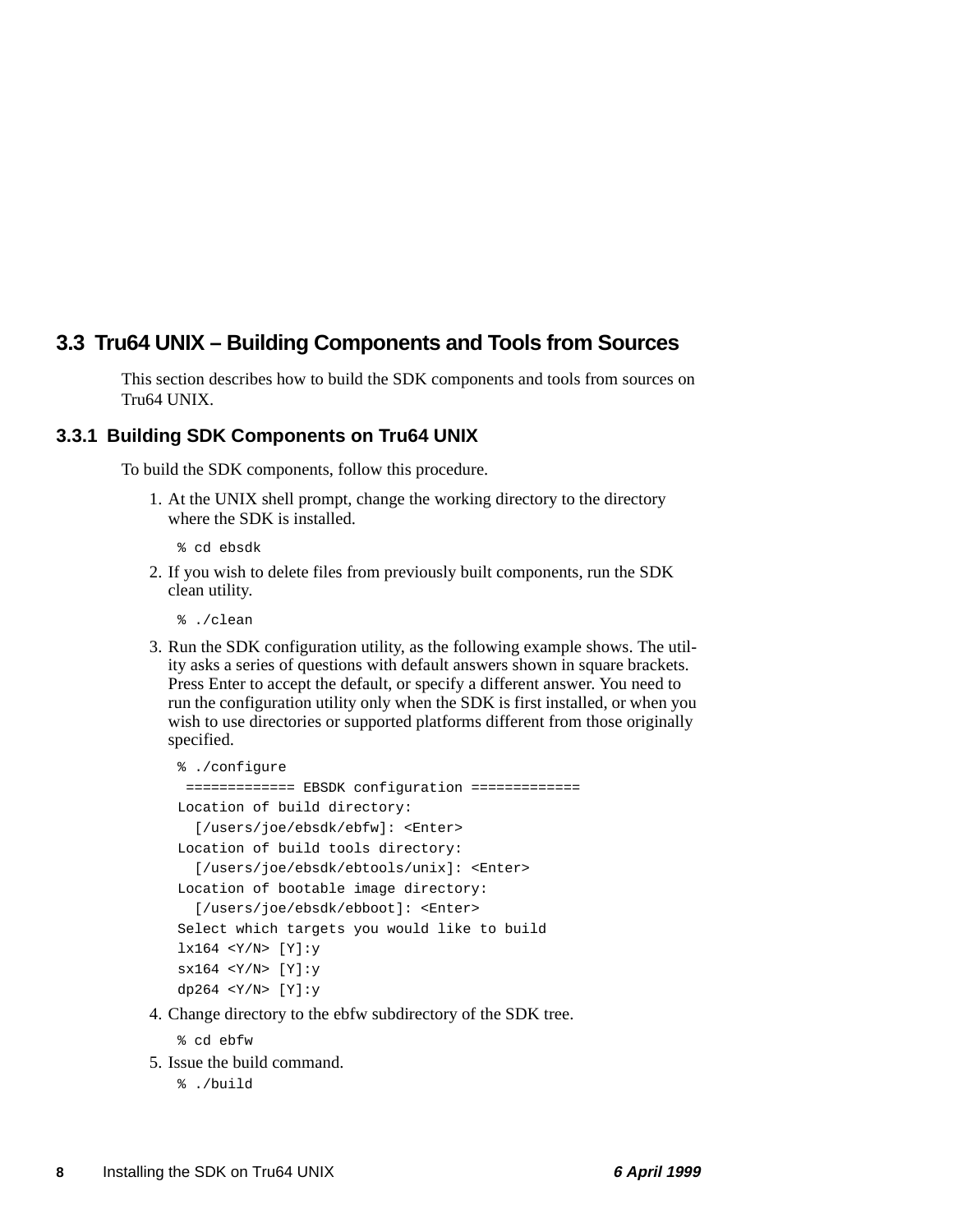### <span id="page-12-0"></span>**3.3.2 Building SDK Tools on Tru64 UNIX**

The SDK tools come prebuilt and require no rebuilding. However, full sources and build procedures enable you to modify and rebuild the tools, if you wish.

Use the following instructions to rebuild the tools.

- 1. If you wish to delete files from previously built tools, run the SDK clean utility from the ebsdk directory.
	- % ./clean
- 2. If you have not already done so, configure the SDK components as described in [Section 3.3.1](#page-11-0).
- 3. Change your working directory to the top-level tools source directory.
	- % cd ebtools/src
- 4. Issue the build command.
	- % ./build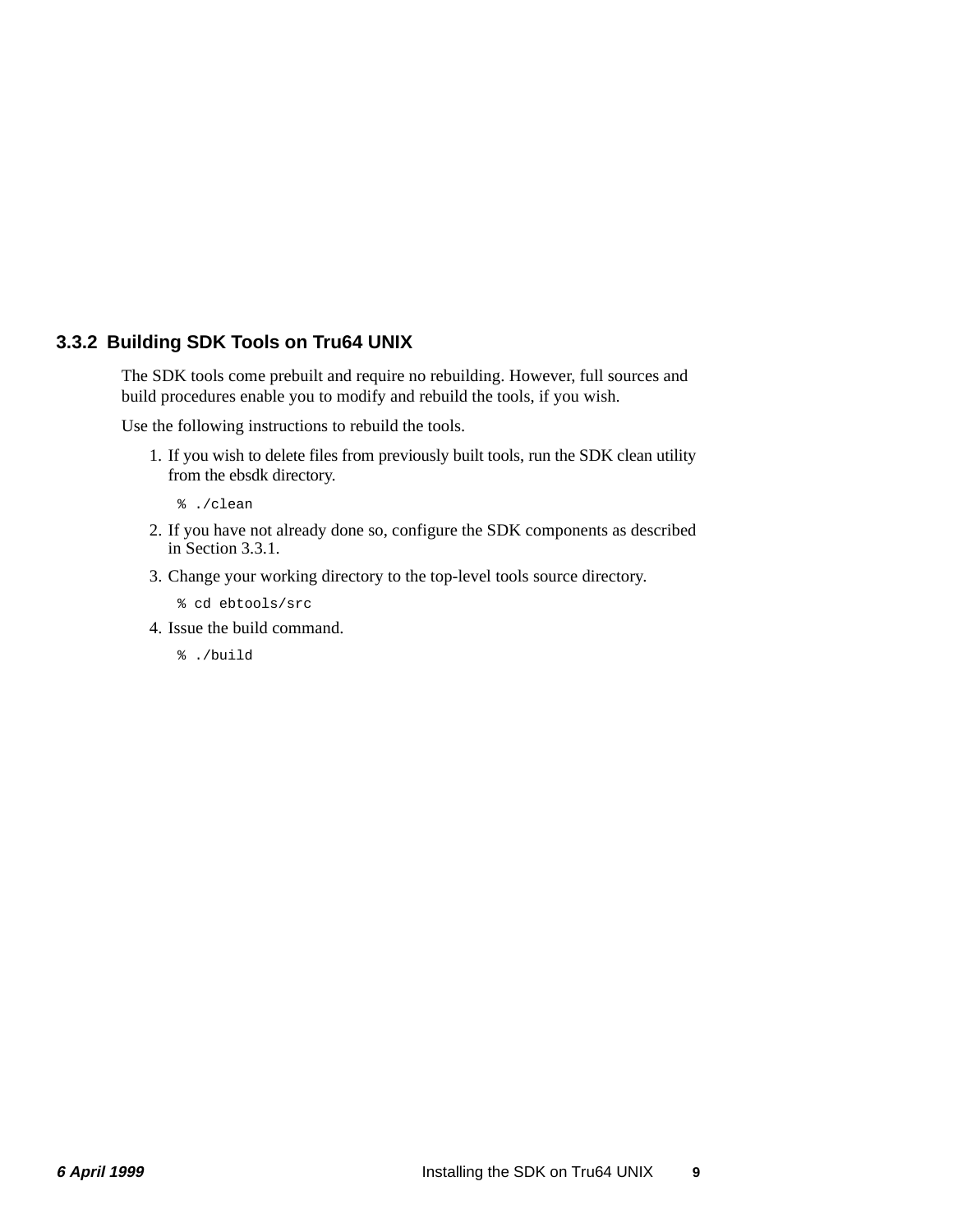# <span id="page-13-0"></span>**4 Support**

This section contains information about how to order firmware updates and obtain more information about Alpha development tools and products.

# **4.1 Ordering SRM Console Firmware Updates**

Alpha SRM Console firmware images that were formerly supplied in the SDK are now available on the following separate CD-ROM from COMPAQ:

#### **Alpha Systems Firmware Update CD-ROM: QY–003AA–A8**

## **4.2 Ordering Windows NT Firmware Updates**

Windows NT firmware images and Windows NT HAL images are available on the Alpha OEM website at the following URL:

**http://ftp.digital.com/pub/Digital/info/semiconductor/alpha/dsc–software–alpha.html**

## **4.3 Additional Information**

The Alpha OEM website provides the following information for customer support.

| <b>URL</b>                                                    | <b>Description</b>                                                                                                                    |
|---------------------------------------------------------------|---------------------------------------------------------------------------------------------------------------------------------------|
| http://www.digital.com/alphaoem Contains the following links: |                                                                                                                                       |
|                                                               | <b>Developers' Area:</b> Development tools, code examples,<br>driver developers' information, and technical white<br>papers           |
|                                                               | <b>Motherboard Products:</b> Motherboard details and<br>performance information                                                       |
|                                                               | Microprocessor Products: Microprocessor details and<br>performance information                                                        |
|                                                               | <b>News:</b> Press releases                                                                                                           |
|                                                               | <b>Technical Information:</b> Motherboard firmware and<br>drivers, hardware compatibility lists, and product<br>documentation library |
|                                                               | <b>Customer Support:</b> Feedback form                                                                                                |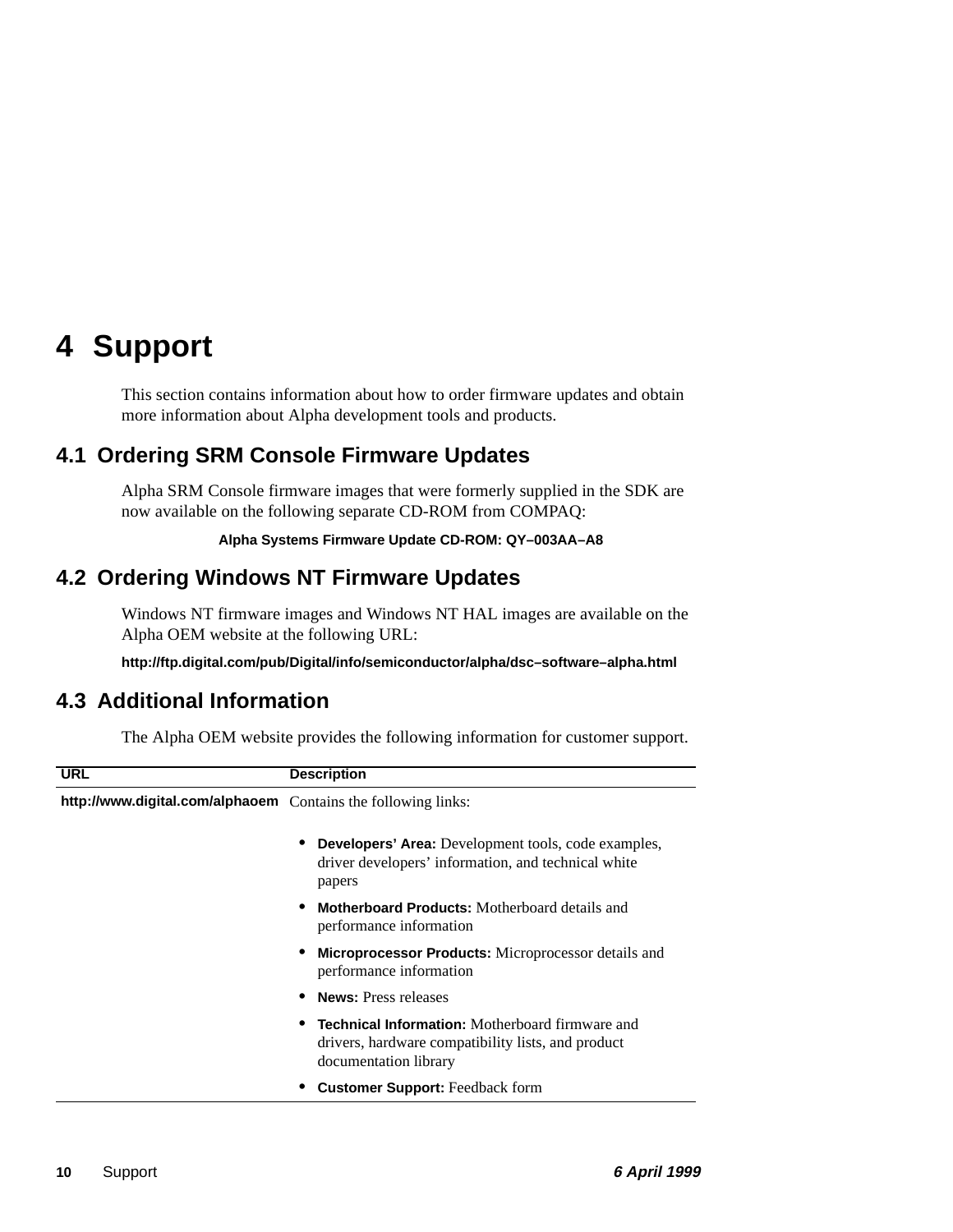#### <span id="page-14-0"></span>**4.3.1 Alpha Documentation**

The following table lists some of the available Alpha documentation. You can download Alpha documentation from the Alpha OEM World Wide Web Internet site:

#### **http://www.digital.com/alphaoem**

#### Click on **Technical Information**.

#### Then click on **Documentation Library**.

| <b>Title</b>                                                     | <b>Order Number</b> |
|------------------------------------------------------------------|---------------------|
| Alpha Architecture Reference Manual <sup>1</sup>                 | EY-W938E-DP         |
| Alpha Architecture Handbook <sup>2</sup>                         | EC-QD2KC-TE         |
| Alpha 21164 Microprocessor Hardware Reference Manual             | EC-QP99C-TE         |
| Alpha 21164 Microprocessor Data Sheet                            | EC-QP98C-TE         |
| 21164PC Alpha Microprocessor Hardware Reference Manual           | EC-R2W0A-TE         |
| AlphaPC 264DP Product Brief                                      | EC-RBD0A-TE         |
| AlphaPC 264DP User's Manual                                      | EC-RB0BA-TE         |
| AlphaPC 264DP Technical Reference Manual                         | EC-RB0DA-TE         |
| AlphaPC 164SX Motherboard Product Brief                          | $EC-R57CA-TE$       |
| AlphaPC 164SX Motherboard Windows NT User's Manual               | EC-R57DB-TE         |
| AlphaPC 164SX Motherboard DIGITAL UNIX User's Manual EC-R8P7B-TE |                     |
| AlphaPC 164SX Motherboard Technical Reference Manual             | EC-R57EB-TE         |
| AlphaPC 164LX Motherboard Product Brief                          | EC-R2RZA-TE         |
| AlphaPC 164LX Motherboard Windows NT User's Manual               | EC-R2ZQF-TE         |
| AlphaPC 164LX Motherboard Tru64 UNIX User's Manual               | EC-R2ZPC-TE         |
| AlphaPC 164LX Motherboard Technical Reference Manual             | EC-R46WC-TE         |
| Alpha Motherboards Software Developer's Kit Product Brief        | EC-QXQKD-TE         |